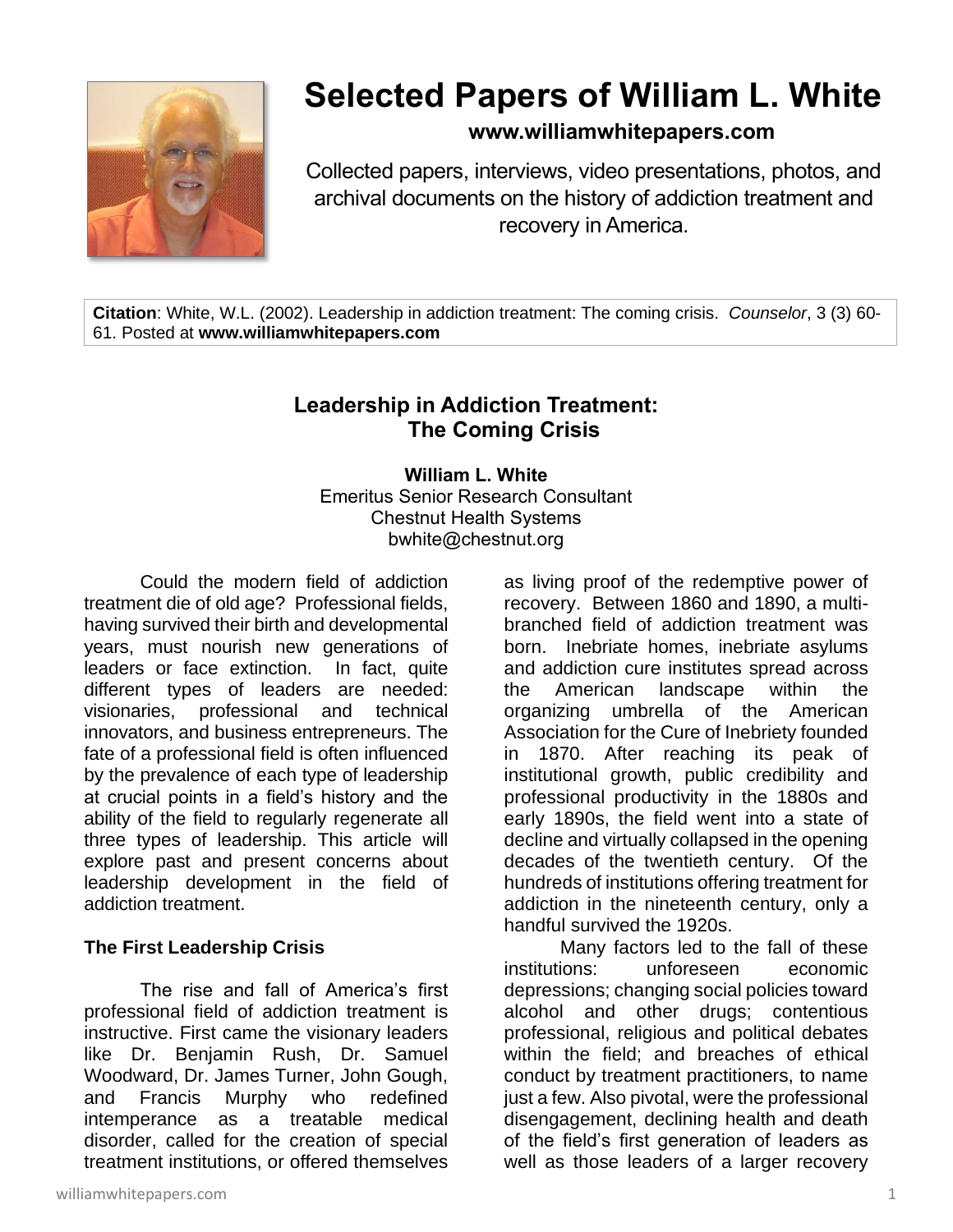community: the Washingtonian movement and the recovery societies that followed.

The leaders who birthed and sustained this new professional field in the 1860s and 1870s died in the decades that followed. Among the most prominent were Dr. Charles Jewett (1807-1879), Dr. Willard Parker (1800-1884), Dr. Joseph Turner (1832-1889), Dr. Joseph Parrish (1818- 1891), Dr. Albert Day (1812-1894), and Dr. Nathan Davis (1817-1904). Other important figures, such as Dr. T.D. Crothers (1842- 1918) and Dr. Lewis Duncan Mason (1843- 1927), reduced their practices during this same period due to age and declining health.

A similar pattern characterized the private addiction medicine specialists and the leaders of the addiction cure institutes. Physicians such as H.H. Kane and J.B. Mattison maintained large private addiction medicine practices, but there is no evidence of protégés continuing these practices following their deaths. Dr. Leslie Keeley (1832-1900) oversaw the creation of more than 120 Keeley Institutes in North America and Europe, but his empire of private addiction treatment franchises collapsed following his death, with only two of Keeley Institutes extending their work beyond the 1920s.

These moral, technical and business pioneers collectively birthed a field of professional endeavor, worked in that field for most of their adult lives, then disengaged and died, leaving a vacuum in the field's leadership. When the field of addiction treatment faced some of its most difficult economic, political, and professional challenges in the opening decades of the twentieth century, there were few seasoned leaders available to meet these crises. America's first field of addiction treatment might indeed be said to have died of old age.

#### **The Rebirth of Addiction Treatment**

Addiction treatment was reborn in the middle decades of the twentieth century. As before, there were visionaries and moral entrepreneurs like Dwight Anderson (1882- 1953), Marty Mann (1904-1980) and Senator Harold Hughes (1922-1996) who laid the

conceptual, organizational and political infrastructure for the treatment movement. There were also new sources of energy from a re-emerging recovery community and its leaders: Alcoholics Anonymous and its cofounders, Dr. Robert Smith (1897-1950) and Bill Wilson (1895-1971). There were the technical and professional innovators who set the stage for the emergence of a modern field of addiction treatment: Dr. Norman Jolliffe (1901-1961), Howard Haggard (1891-1959), E.M. Jellinek (1890-1963), Dr. William Silkworth (1875-1959), Dr. Edward Strecker (1886-1959), Dr. Ruth Fox (1922- 1988), Mark Keller (1907-1995), Matt Rose, Dr. Nelson Bradley (1917-1983), Dr. Marie Nyswander (1919-1986), and Charles Dederich (1914-1997), to name just a few. There were also philanthropists such as Brinkley Smithers (1907-1994), who infused financial resources into the developing field, and there were business entrepreneurs who replicated the addiction cure franchises of the nineteenth century.

What these pioneers did was create the ideological, financial, organizational and technological infrastructure of the modern field of addiction treatment. Those recruited and inspired by this generation went on to lead our national organizations, our state addiction agencies, and our local addiction treatment programs as this first generation disappeared. For decades, members of this second generation have served as the field's administrative and clinical directors, senior clinicians, trainers and researchers.

## **The Coming Crisis in Leadership**

There is no delicate way to put this. As a field, we are getting old. Several sources suggest this conclusion. The average age of NAADAC membership in surveys of the mid-1990s (NAADAC, 1997) was 49, with only nine percent under the age of 35. Today, there are some 14,000 NAADAC members, 8,438 of whom voluntarily listed their age on their last application (a group that may or may not be representative of the total membership). Of this group, 83 percent are age 45 or over, and 67 percent are age 50 or older (NAADAC